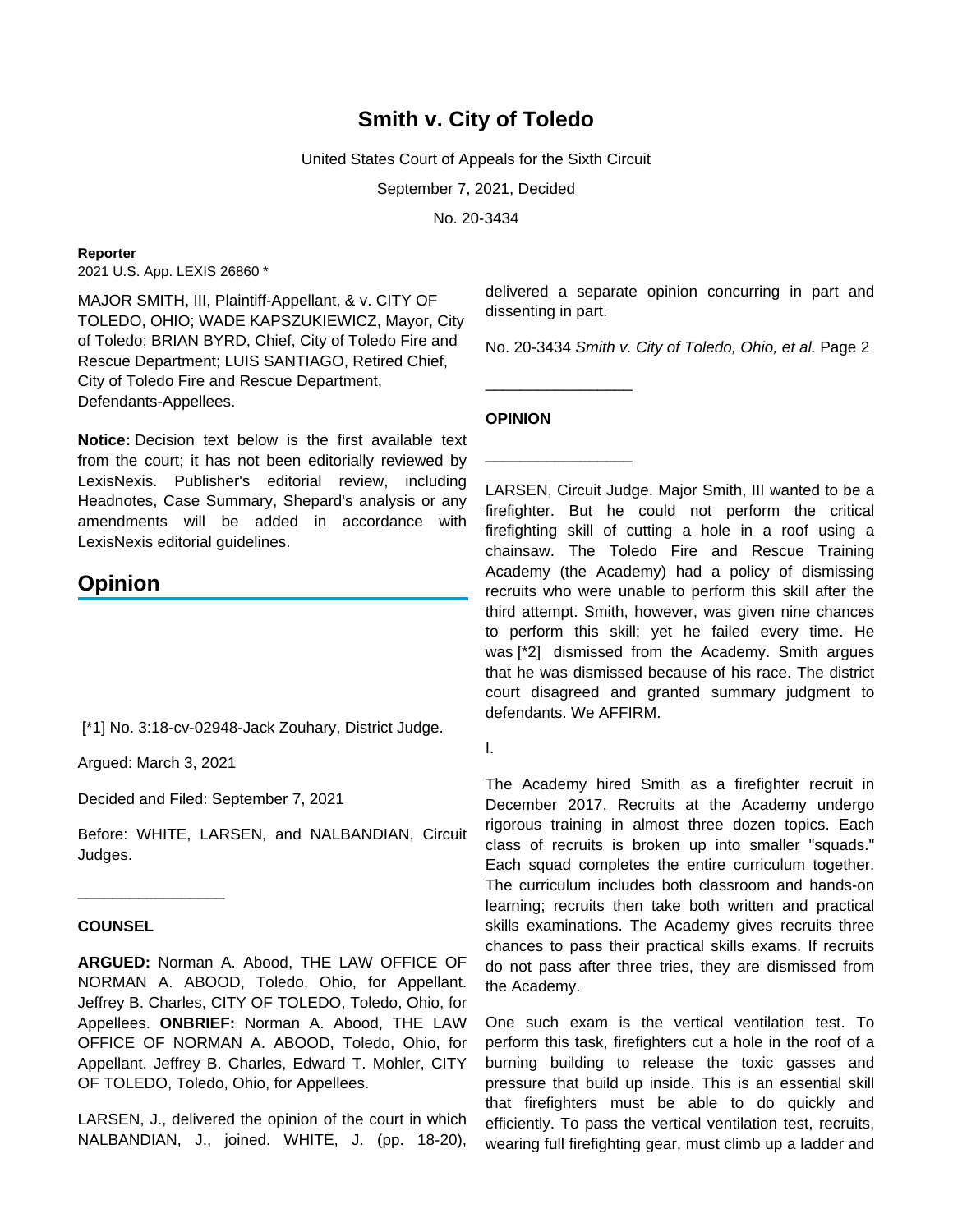cut a four-by-four-foot hole in a roof within ten minutes. Recruits first study this skill in the [\*3] classroom and then practice on a simulator-a pretend roof with a plywood board in the space where they must cut the hole. The simulated roof is not attached to a real house, so it is only a few feet off the ground.

Recruits then take the Academy-required practical skills exam for vertical ventilation on a real roof. These tests are done on houses around the Toledo area that are set to be demolished.

Because it would be impossible to test every recruit in the class on the same house, "homes of

No. 20-3434 Smith v. City of Toledo, Ohio, et al. Page 3

similar construction" are chosen for the test. Performing this skill on a real roof is substantially more difficult than doing it on the simulator. After recruits pass the Academy-required vertical ventilation test on a real roof, they take the much easier state certification test on the simulator.

Smith and his squad took the vertical ventilation test in March 2018. After going through the classroom and hands-on instruction together, they all took the test on the same house. Everyone passed on the first attempt, except for Smith and one other recruit. The other recruit passed on his second try. Smith failed both his second and third attempts. [\*4] The evaluating instructors noted that Smith hit the ladder with the running chainsaw, "would not follow directions given by instructors for safety," and "repeatedly cut towards his body instead of standing out of the way as he was instructed to multiple times." Smith was given a copy of his score sheet, which explained why he failed and included the notes from his evaluators.

It was Academy policy to dismiss recruits after failing a practical skill test three times. Chief Sally Glombowski, then-head of training for firefighter recruits, reviewed Smith's exam results and recommended that he be dismissed. But because the City was trying to attain a more racially diverse fire department, Smith was given another opportunity to take the vertical ventilation test. No other firefighter had ever been given more than the initial three chances to pass. And although Academy policy dictated that recruits not be allowed to move on to the next skill if they had failed, Smith was allowed to complete the rest of the course with his squad and to participate in the graduation ceremony, though he was not given a certificate of completion. He was not allowed to take the Academy's final exam or the state [\*5]

certification exam on the simulator because he had not yet passed the Academy exam on the roof.

In May, Smith was given a second set of opportunities to pass the test. Lieutenant Eric Pinkham testified that he chose a house that was "almost identical" to the house Smith and the rest of his squad had tested on in March, and at the time, Smith agreed that the May house

"look[ed] like the same one" as the March house, though he was "not totally sure." Smith would later testify, however, that when he got on the roof of the May house, it felt like it "had a steeper pitch." It is undisputed, however, that in one respect, testing on the May house should have been easier; it had a newer roof and fewer layers of shingles than the house that was the site of

Smith's first failed attempts.

No. 20-3434 Smith v. City of Toledo, Ohio, et al. Page 4

Before the May test, the Academy provided Smith with eight hours of individual instruction and practice with three trainers. At the end of his training session and before testing, instructors asked Smith if he had any questions or wanted more practice. He said no.

Smith again failed each of his three attempts. Instructors noted that he again hit the ladder with [\*6] the running chainsaw, broke a rafter under the roof, and continued to cut toward his body with the chainsaw. Chief Glombowski again recommended that Smith be dismissed from the Academy. Although Fire Chief Luis Santiago initially agreed, he later argued that Smith should be given another chance because of timing inconsistencies during the May testing. Specifically, the examiners started the timer when Smith was at the base of the ladder in the May tests, while they had started the timer when Smith was on the roof in the March tests.

Tensions were high. Some members of the local African-American community believed that Smith was the target of racial discrimination, and Mayor Kapszukiewicz addressed some of those concerns at a meeting. After the meeting, Smith was given yet another set of three attempts to pass the test. He was given another round of individual instruction and was tested on the same roof he had tested on in May. Battalion Chief David Hitt, also African-American, was there to observe and ensure that the test was fairly administered. A representative from the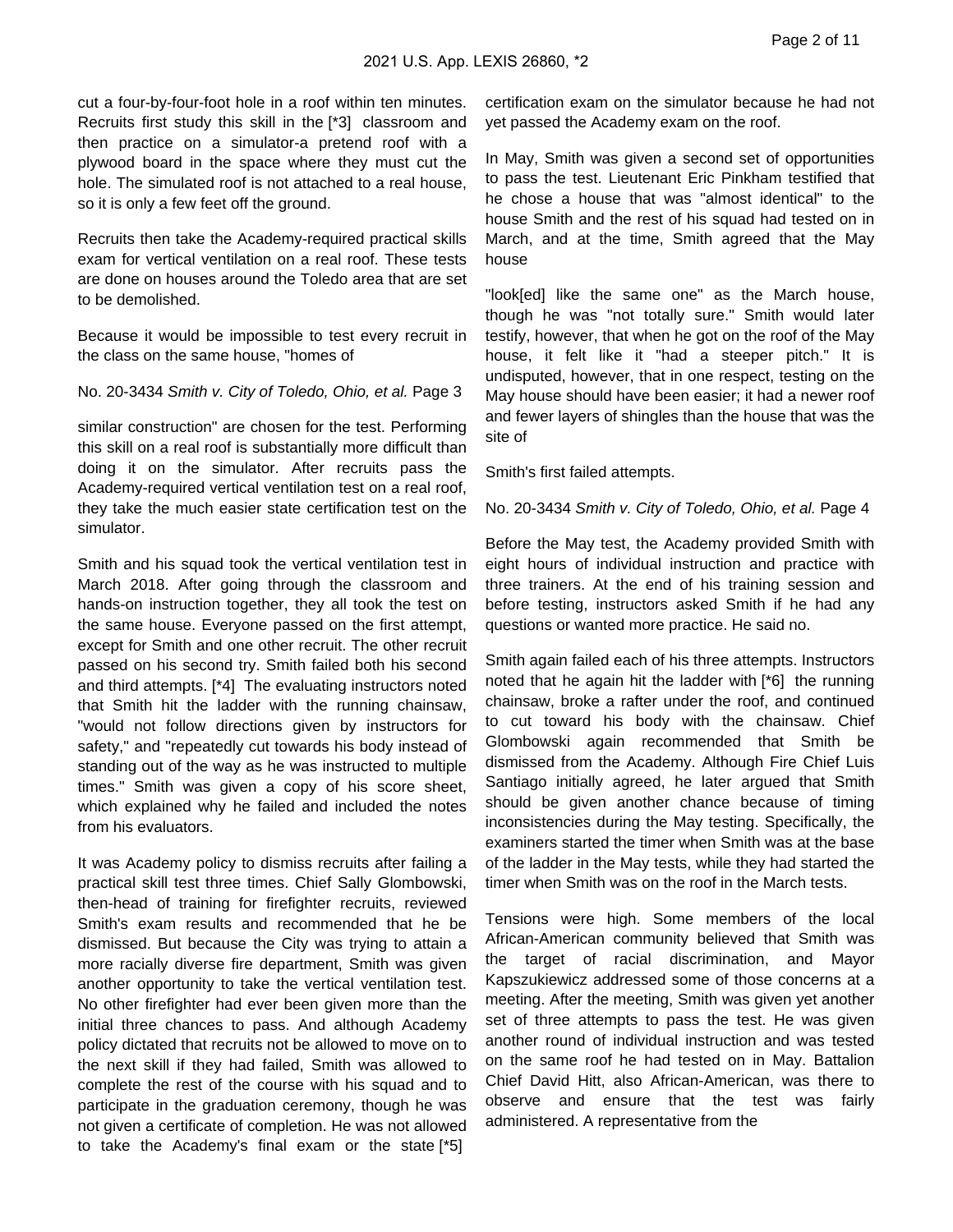City's Office of Diversity and Inclusion was also present.

During his training for the June test, Smith again mishandled [\*7] the chainsaw. Though he had been repeatedly instructed otherwise, he cut toward his body; Chief Hitt, who observed the

June training, noted that this would constitute "an immediate fail" on an actual exam. The chainsaw stalled out several times. Hitt thought that Smith needed more work on his sawing skills. But though instructors asked Smith, before his first testing attempt in June, if he would like more practice, Smith declined, saying "I need no more practice; let's get this over with." Later, at his deposition, he explained that he did not want to take up more time because "they [were]n't gonna pay [him] overtime," he "had already had three attempts at practicing and [he] felt good about it," and he wanted to "just try to finish it and try to get it done as quickly as possible."

No. 20-3434 Smith v. City of Toledo, Ohio, et al. Page 5

Observing the June test, Chief Hitt could tell that Smith could not handle the chainsaw correctly and struggled to balance and maneuver on the roof. Hitt thought the height and pitch of the roof were too steep, "totally unsuitable for [Smith's] skill level" and "tough [even] for a seasoned firefighter." He also criticized the instructors for choosing [\*8] a house that already had cuts in the roof, which limited the space available for Smith to do the test, and for inadequately training him in the areas in which he so clearly needed help. Hitt knew that, given the difficulties of the test and Smith's inadequate skill level, Smith was not going to pass the test.

Smith failed the test all three times he attempted it. During one attempt, the chainsaw stalled out and it took Smith two to three minutes to get it started again. An evaluator wrote that

"[e]ven with all the instruction and practice [Smith] acts as if it's the first time he has ever used

[a chainsaw]," "[t]he chainsaw was so poorly used that it failed to start for the second attempt that day," and "Recruit Smith will harm himself if we continue this." Smith was dismissed from the Academy the next day.

Smith then filed a lawsuit in federal district court. He sued the City of Toledo; Wade Kapszukiewicz, Mayor of the City of Toledo; the City of Toledo Fire and Rescue Department (TFRD); Brian Byrd, Chief of the TFRD; and Luis Santiago, Retired Chief of the TFRD. He later voluntarily dismissed TFRD from the case. He claimed racial discrimination, in violation of 42 U.S.C. §§ 1981 and 2000e-2(a)(1) (Title VII) and [\*9] Ohio Rev. Code (ORC) § 4112.02; deprivation of a liberty interest, in violation of 42 U.S.C. § 1983; conspiracy to violate civil rights, in violation of 42 U.S.C. §§ 1985(3) and 1986; and intentional infliction of emotional distress under Ohio law. He also filed generic claims of "respondeat superior."

Defendants moved for summary judgment. The district court granted summary judgment to defendants on all claims and denied Smith's request for additional discovery. Smith now appeals.

No. 20-3434 Smith v. City of Toledo, Ohio, et al. Page 6

II.

A.

We review a district court's grant of summary judgment de novo. O'Donnell v. City of

Cleveland, 838 F.3d 718, 725 (6th Cir. 2016). Summary judgment is warranted if the movant can show that "there is no genuine dispute as to any material fact and the movant is entitled to judgment as a matter of law." Fed. R. Civ. P. 56(a). We construe reasonable inferences from the facts in favor of the nonmoving party and do not weigh the evidence or make credibility determinations. Laster v. City of Kalamazoo, 746 F.3d 714, 726 (6th Cir. 2014). The party opposing the motion must show that "there is a genuine issue for trial" by pointing to evidence on which "a reasonable jury could return a verdict" for that party. Anderson v. Liberty Lobby,Inc., 477 U.S. 242, 248 (1986) (quotations omitted). However, mere allegations are not enough to show a genuine issue of fact. Id. "[T]here must be evidence on which the jury [\*10] could reasonably find for the plaintiff." *Id.* at 252.

#### B.

Smith alleges that defendants discriminated against him on the basis of race, in violation of Title VII, 42 U.S.C. § 1981, and ORC § 4112.02. We analyze Smith's statelaw discrimination claim and his § 1981 claim under the same framework we use for his Title VII claim. Barrett v. Whirlpool Corp., 556 F.3d 502, 512 (6th Cir. 2009); Russell v. Univ. of Toledo, 537 F.3d 596, 604 (6th Cir. 2008); Ohio Civ. Rts. Comm'n v. David Richard Ingram, D.C., Inc., 630 N.E.2d 669, 674 (Ohio 1994).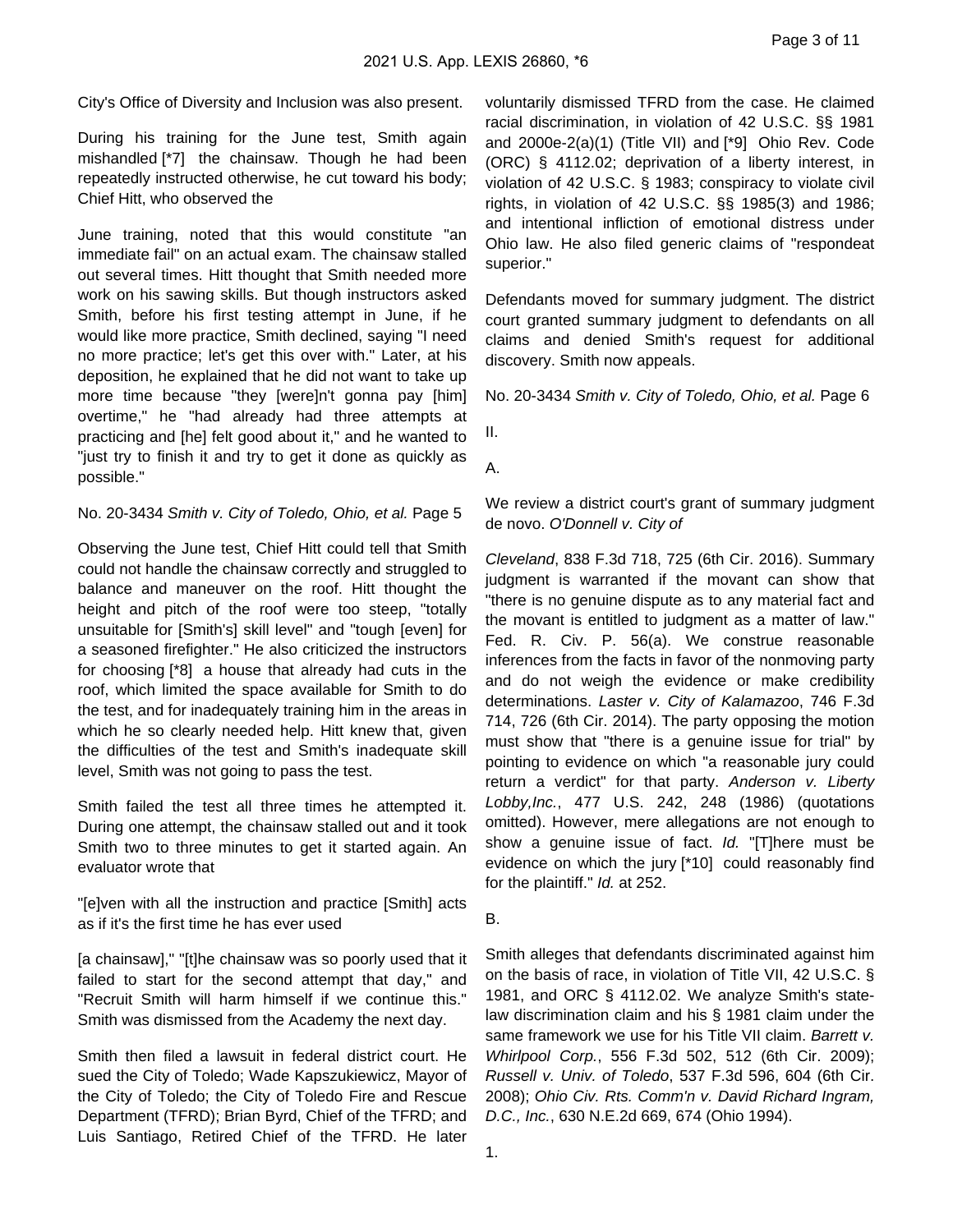A plaintiff can characterize a racial discrimination claim as single-motive (i.e., that race was the sole motivating factor) or mixed-motive (i.e., that race was a motivating factor among other, legitimate factors). See White v. Baxter Healthcare Corp., 533 F.3d 381, 396 (6th Cir. 2008). In addition, a discrimination claim can be supported with direct or indirect evidence of discrimination. Kline v. Tenn. Valley Auth., 128 F.3d 337, 348 (6th Cir. 1997). Because Smith argued that racial discrimination was the sole motivating factor behind his dismissal and did not

No. 20-3434 Smith v. City of Toledo, Ohio, et al. Page 7

present any direct evidence of discrimination, the district court analyzed his claim using the test articulated in McDonnell Douglas Corp. v. Green, 411 U.S. 792, 802- 05 (1973).**1**

That analysis proceeds in three steps. First, Smith must make out a prima facie case of discrimination. Jackson v. VHS Detroit Receiving Hosp., Inc., 814 F.3d 769, 776 (6th Cir. 2016). Once he does, the burden shifts to defendants to articulate a legitimate, nondiscriminatory reason for their decision. Id. The burden then shifts back to Smith to show that the reason the employer [\*11] gave "was not its true reason, but merely a pretext for discrimination." Id. (quoting White, 533 F.3d at 391-92). To make out a prima facie case,

Smith must show that "(1) [he] is a member of a protected group; (2) [he] was subjected to an adverse employment decision; (3) [he] was qualified for the position; and (4) similarly situated non-protected employees were treated more favorably." Id. (alteration adopted) (quoting Peltierv. United States, 388 F.3d 984, 987 (6th Cir. 2004)).

Defendants argue that Smith's prima facie case fails because he was not qualified and cannot show that similarly situated recruits of a different race were treated better than he was. Alternatively, defendants argue that Smith cannot show that the stated reason he was dismissed from the Academy-because he failed the vertical ventilation test-was actually a pretext for race discrimination.

**1**Smith claims that the district court erred by failing to undertake a mixed-motive analysis and by failing to consider direct evidence of discrimination. But Smith did not present his case to the district court as a mixedmotive case and, even on appeal, does not explain how a mixed-motives analysis would help him. Nor did he provide the court with direct evidence. "Direct evidence

is evidence that proves [\*12] the existence of a fact without requiring any inferences." Rowan v. Lockheed Martin Energy Sys., Inc., 360 F.3d 544, 548 (6th Cir. 2004). Direct evidence of discrimination proves "not only discriminatory animus, but also that the employer actually acted on that animus."

O'Donnell, 838 F.3d at 725 (quoting Johnson v. Metro. Gov't of Nashville, 502 F. App'x 523, 534 (6th Cir. 2012). Such evidence is "rare." Ercegovich v. Goodyear Tire & Rubber Co., 154 F.3d 344, 353 (6th Cir. 1998). And

Smith did not provide any. Smith's opposition to the motion for summary judgment noted generalized, second-hand accounts of alleged discrimination between 1998 and 2014, particularly against another person, Chief Brian Byrd. But allegations of discrimination at different times against different people are not direct evidence of discrimination against Smith. SeeO'Donnell, 838 F.3d at 726; see also Rowan at 550. Moreover, Smith himself portrayed this evidence not as direct evidence but as evidence of "pretext" or as "prima facie evidence" of a "practice" or a "pattern of racial discrimination acted out on Plaintiff." And, as Smith provided no citations to the record, the district court was not obligated to consider this evidence at all. See Fed. R. Civ. P. 56(c)(3). The district court did not err in analyzing Smith's discrimination claim as he presented it: as a single-motive claim supported by indirect evidence.

No. 20-3434 Smith v. City of Toledo, Ohio, et al. Page 8

With respect to the prima facie case, Smith has [\*13] not identified a comparator-that is, someone of a different race, who was similarly situated to him, but who was treated better. SeeErcegovich v. Goodyear Tire & Rubber Co., 154 F.3d 344, 352 (6th Cir. 1998) ("[T]he plaintiff and the employee with whom the plaintiff seeks to compare himself or herself must be similar in all of the relevant aspects." (citation, quotation marks, and emphasis omitted)). There were thirty recruits in Smith's class. Three of them, including Smith, were African-American, two were women, and two were Hispanic. One of the African-American recruits, Anthony Bronaugh, took different employment with the City of Toledo and did not become a firefighter.**2** Of the remaining twenty-nine recruits, twenty-seven passed the vertical ventilation test on the first try; the twenty-eighth passed on his second try; Smith never passed, despite nine attempts. It is undisputed that no recruit, other than Smith, has ever been offered more than three chances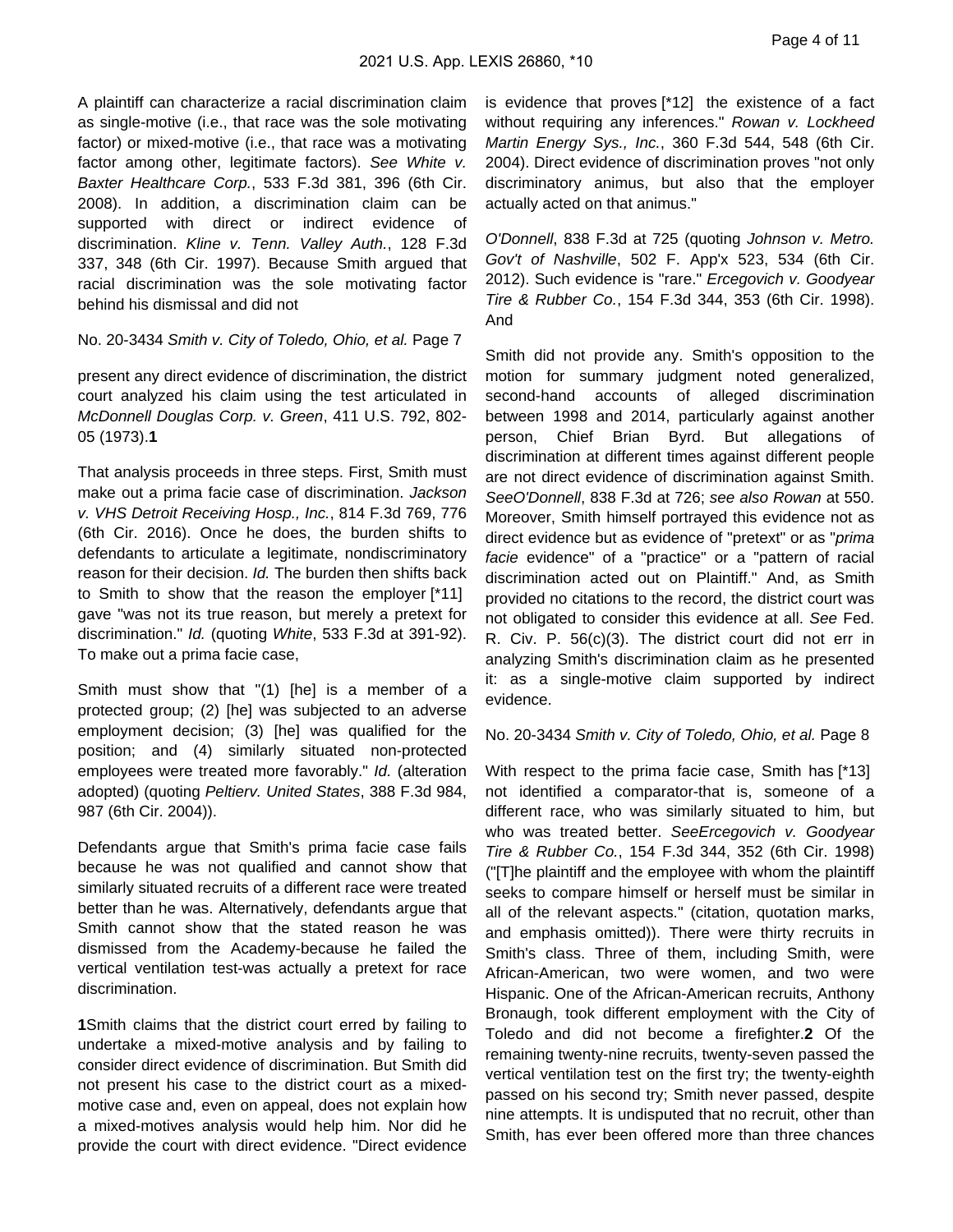to pass the test. And there is no evidence that any recruit has ever graduated from the Academy without passing the test. It appears, therefore, that Smith has failed to identify anyone, of any race, who was similarly situated to him but who was treated better. See Arucan v. CambridgeEast Healthcare Center/Sava Seniorcare, LLC, 763 F. App'x 415, 420 (6th Cir. 2019) (stating that because no other therapist [\*14] had "ever treated the wrong patient," the employer "has never had an employee who is 'similarly-situated' . . . meaning that [the employer] could not have treated such an employee differently").

But, Smith says, this is because his test was rigged. He claims the defendants

"manufactured" his failure through their "wholly inadequate" training and testing of him. If by inadequate, Smith means "unequal," then the legal principle Smith asserts is surely right. An employer cannot claim to dismiss employees according to a neutral criterion, like passing a test, if it actually gives different and harder tests to some employees because of their race. SeeJohnson v. Louisiana, 351 F.3d 616, 622-24 (5th Cir. 2003); Sledge v. Goodyear Dunlop Tires, 275 F.3d 1014, 1020 (11th Cir. 2001) (per curiam).

How such a claim fits into the McDonnell-Douglas framework is unclear. We might analyze such a claim at the prima facie case stage-Smith could show that "similarly situated non-protected employees were treated more favorably," see Jackson, 814 F.3d at 776, by

**2**There is no evidence in the record that Bronaugh failed, or even took, the vertical ventilation test.

No. 20-3434 Smith v. City of Toledo, Ohio, et al. Page 9

showing that they were given an easier test. Or we might consider it, as Smith seems to suggest, at the stage of showing pretext-Smith might show [\*15] that the employer's stated reason for dismissing him (failing the test) was not its "true reason," see id., if, in fact, the test was a sham.

Sometimes, as our cases show, the "same evidence is germane to each inquiry." McCarthy v.

Ameritech Publ'g, Inc., 763 F.3d 469, 482 (6th Cir. 2014); see also Jackson, 814 F.3d at 779. But whether we deploy this legal principle at the prima facie case stage, or at the point of showing pretext, Smith's case fails for a want of evidence showing that the Academy gave him a materially harder test than it gave to recruits of other races.

The parties do not dispute that being able to properly perform vertical ventilation is an essential firefighting skill. Vertical ventilation protects the lives of firefighters and those inside of a burning building. And as Chief Hitt acknowledged, firefighting is dangerous; errors of action or inaction can get firefighters killed in the line of duty.

The Academy requires recruits to pass the vertical ventilation test on a real roof before they can take the state test on a simulator. And Smith never passed the test on a real roof. There is no dispute on these two points. Yet Smith suggests that summary judgment was inappropriate because a fact dispute remains over whether the Academy's "real roof" test [\*16] is also a requirement for state certification. We disagree. Whether this is strictly an Academy requirement or also a state requirement is immaterial. There is no dispute that every recruit, not just Smith, was required to pass the Academy's test on a real roof. Smith acknowledges that the Academy may require more of its recruits than the state minimum and concedes that it is not unfair for the Academy to require that he take a real roof test.

Still, Smith suggests that his failure to pass the Academy's vertical ventilation test was not a proper reason to dismiss him because his test was harder than the test given to his classmates. The defendants, he claims, "manufactured" his failure through their inadequate and unfair training and testing.

This claim does not even get out of the starting gate with respect to the first round of testing in March. The evidence in the record shows that before the March test, Smith got the

No. 20-3434 Smith v. City of Toledo, Ohio, et al. Page 10

same instruction as the other recruits in his squad. The whole squad then tested on the same roof. That training was sufficient to enable everyone but Smith to pass the March test.

Even so, Smith was offered an unprecedented [\*17] second round of tests in May, and then a third in June. But Smith says that the training and testing in these rounds was so unfair "that there was no way [he] could pass the test." To show this, Smith must demonstrate, at least, that the conditions of his May and June tests were materially worse than the tests he and his classmates took in March. Smith was tested on the same house in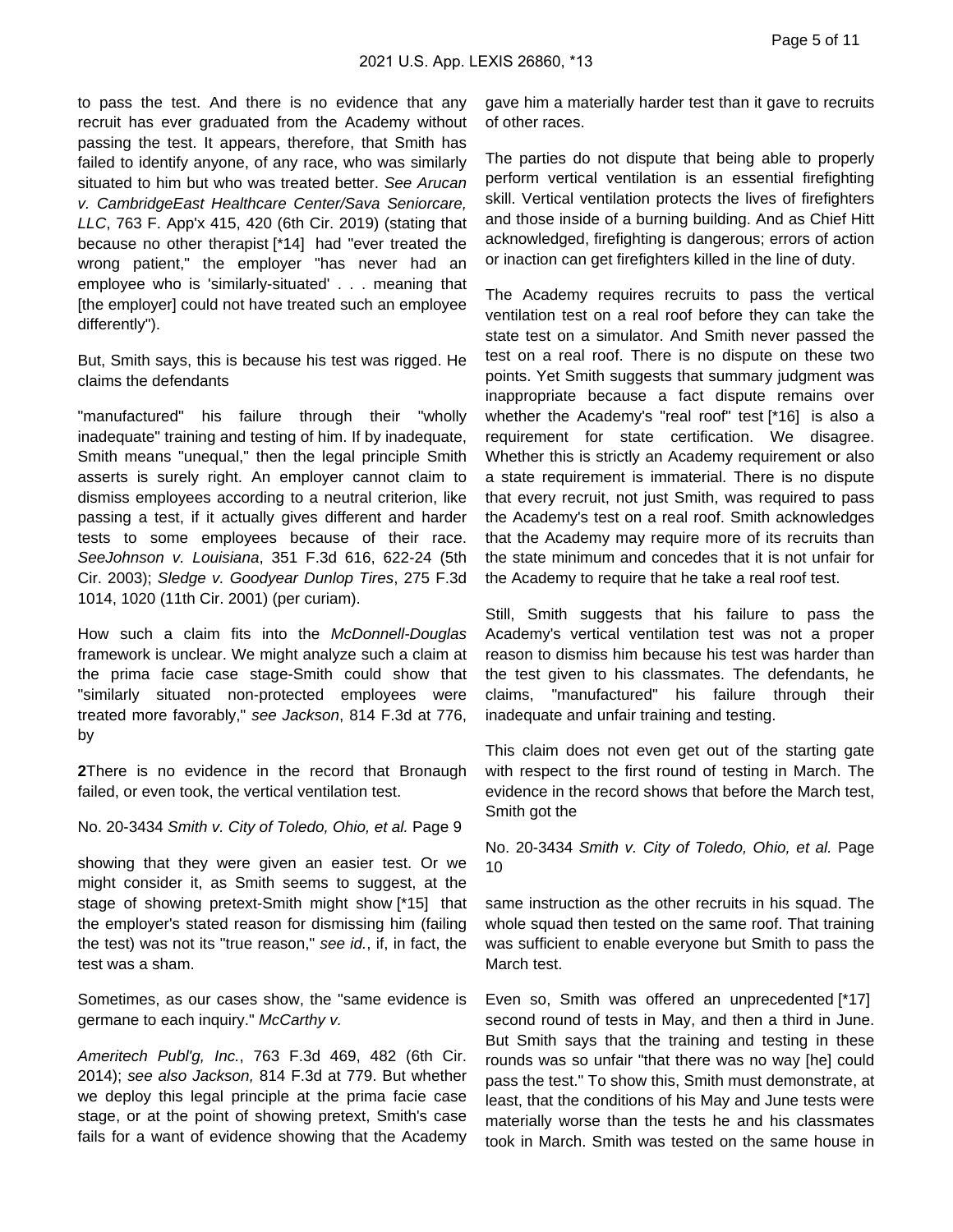May and June, but that house was different than the one he tested on in March. Defendants acknowledge that they cannot test every recruit on the exact same roof. The vertical ventilation test is performed on real homes that are slated for demolition; it would be impossible to test every recruit on the same roof. So the Academy chooses "homes of similar construction."

Lieutenant Pinkham explained that he chose the house that Smith tested on in May and

June because it was "almost identical" to the one Smith had tested on in March. When asked about the style of the roof before his May test, Smith agreed that it looked like the roof he had tested on in March. But Smith testified that once he got on the roof, "it did not feel like the exact same one. [He] couldn't really stand up and cut on this roof because [\*18] it had a steeper pitch."

Yet, while the roof may have been steeper, Smith never alleges that the pitch of the roof was materially steeper than those used by the other recruits in his class. Private Keevin London, another African American recruit in Smith's class, said that the roof he and the other members of his squad tested and passed on was similar to the roof Smith tested on in May and June. And indeed, the district court was not able to discern any material differences in the pitches of the roofs in its review of the photographs. Neither can we. Furthermore, there is no dispute that at least one condition of the roof Smith tested on in May and June made for a safer and easier test than the one he took with the rest of his squad in March: the roof was newer and had fewer layers to cut through. Smith's testimony that the pitch of the roof he tested on in May and June felt steeper, without any comparison to the roofs normally used, is not sufficient to permit a reasonable juror to conclude that the house Smith tested on in May and June was materially unequal to the houses his classmates tested on. See Upshaw v. Ford Motor Co., 576 F.3d 576, 586 (6th Cir. 2009).

## No. 20-3434 Smith v. City of Toledo, Ohio, et al. Page 11

Nor are Smith's claims [\*19] that he was given inconsistent instructions sufficient to raise a genuine dispute about whether he was given unequal training ahead of the May and June tests. Smith says that he was not consistently instructed to "cut away from [his] body." He also says that different instructors taught him different methods, which "made [for] some confusion." But again, to succeed on a Title VII claim, he has to show that he was treated differently (and worse) than

others not of his race; he cannot succeed on a Title VII claim simply by claiming that the level of instruction was generally poor. His claims about his equipment problems fail for similar reasons: though he complains that the instructors allowed the time to run while the chainsaw stalled, he does not point to any evidence showing that the instructors stopped the clock for his classmates. And he acknowledges that he was not the only one who struggled to use the chainsaw. He noted that during training, those who had used a chainsaw before found it easier

"to turn [the chainsaw] on and manipulate [it], but the ones that never did had issues with it as well."

The evidence in the record shows that before the first round of testing in March, Smith [\*20] got the same instruction as the other recruits in his squad. He has not disputed this. That training was sufficient to enable all of his classmates to pass the test. After he failed the March tests, Smith was given his score sheet and a packet of other information to review ahead of the

May tests. The score sheet, which documented his failed attempts, explicitly said "Smith repeatedly cut towards his body instead of standing out of the way as he was instructed to multiple times." Smith signed a document indicating that he had received this information to review. Then, Smith was given additional, individual instruction before the May and June tests, an opportunity no other recruit had ever been given. Even if Smith were genuinely confused on proper cutting technique between the March and May tests, he was given ample opportunity but declined to ask questions or to further practice his sawing technique before the May tests. In addition, he acknowledged in a memo to Chief Glombowski before the June testing that he was told to cut "upwards and away from your body." This shows that, even assuming he was "not taught that way before," he understood the correct way to cut before the June testing. [\*21] Lastly, he again declined the opportunity to ask questions and practice his cutting technique more, saying that he understood and that he was ready to go.

No. 20-3434 Smith v. City of Toledo, Ohio, et al. Page 12

For similar reasons, Smith's claim is not aided by the testimony of Chief Hitt. Hitt observed Smith's June training and testing and believed that "things were not done properly." Hitt believed that Smith's instructors had not sufficiently demonstrated how to use a chainsaw or how to perform the skills that would be tested. He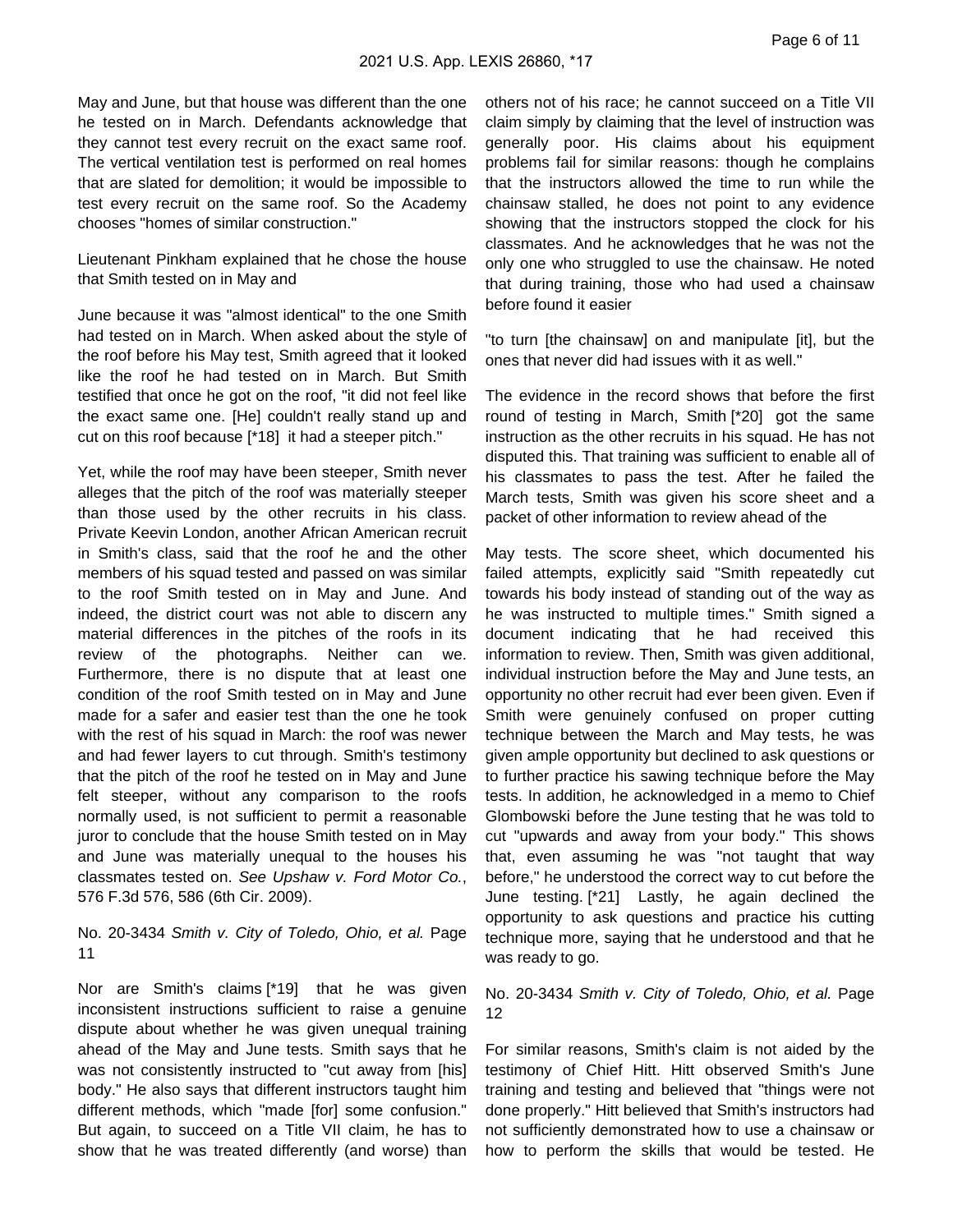thought that the pitch of the roof was too steep for Smith to maneuver, and would have been tough even for a more seasoned firefighter, and that the instructors should have chosen an un-cut roof so that Smith would have more space available to him. Hitt also testified that when he was an instructor at the Academy, they did not allow anyone to fail because they would not test recruits until they were ready to pass.

Yet Hitt's testimony does not advance Smith's claim of race discrimination. Smith must show that his testing and training conditions were materially different (and worse) than those used to prepare and test the other recruits. See Johnson v. Ohio Dep't of Pub. Safety, 942 F.3d 329, 331 (6th Cir. 2019). Hitt did not [\*22] observe the training or the test conditions of any other recruit, so his testimony cannot shed light on whether Smith was treated less favorably than others. Furthermore, his testimony about how the Academy trained and tested recruits when he was an instructor does not show how the Academy trains and tests now. Hitt left the Academy in 2008, almost ten years before Smith started as a recruit. Hitt's testimony that recruits were trained differently ten years before Smith entered the Academy does not show that Smith was trained and tested differently than his contemporaries.

Hitt testified that when he was an instructor at the Academy, they would not test recruits until they were certain to pass. Hitt suggests that this is the better policy. But again, that testimony does not bear on the comparative question: was Smith treated worse than his classmates? And in any event, the record shows that before the June tests, which were performed on the same roof as in May, Smith was offered additional practice and training. Yet

Smith declined, instead telling instructors, "let's get this over with" and that he "need[ed] no more practice." Smith says this was "[b]ecause I had already had three attempts [\*23] at practicing[,] and I felt good about it." No reasonable juror could conclude, on these facts, that Academy instructors insufficiently trained Smith, because of his race, and in order to manufacture his failure, as Smith argues.

No. 20-3434 Smith v. City of Toledo, Ohio, et al. Page 13

Finally, Smith argues that evidence of discrimination in the fire department shows that the Academy's justification for dismissing him was pretextual. We have recognized that "discriminatory statements" may establish "the existence of a discriminatory atmosphere," which, in turn, could contribute to a finding of pretext. See Ercegovich, 154 F.3d at 356.

However, we have also said that "[a]ctions by nondecisionmakers cannot alone prove pretext," nor can "decisionmakers' statements or actions outside of the decisionmaking process." EEOCv. Ford Motor Co., 782 F.3d 753, 768 (6th Cir. 2015) (en banc). Finally, we have noted that

"rumors, conclusory allegations and subjective beliefs . . . are wholly insufficient evidence to establish a claim of discrimination as a matter of law." Mitchell v. Toledo Hosp., 964 F.2d 577, 585 (6th Cir. 1992).

Smith offers affidavits from others who say that Chief Brian Byrd told them that he had self-demoted from his position as Deputy Chief of the fire department in 2016 because of rampant racial discrimination in the [\*24] fire department. He has also submitted an affidavit from

Professor Earl Murry, who wrote that Mayor Kapszukiewicz admitted to being "aware[] of the race discrimination problems in the TFRD."

Assuming that these statements are admissible, they are insufficient to establish that discriminatory animus motivated the Academy's decision to dismiss Smith. Allegations of racial discrimination by unknown persons against Chief Byrd several years before Smith entered the

Academy are too abstract and attenuated to indicate that Smith's supervisors at the Academy were motivated by discriminatory animus in their actions against Smith. See O'Donnell, 838 F.3d at 726. Furthermore, Smith has not pointed to any specific remarks by his superiors in the Academy that would raise an inference of discrimination against Smith personally or against African Americans in general. A complete lack of detail leaves us unable to "evaluate factors affecting the statement[s'] probative value, such as . . . 'the purpose and content of the statement[s], and the temporal connection between the statement[s] and the challenged employment action.'" Ercegovich, 154 F.3d at 357 (quoting Ryder v. Westinghouse Elec. Corp.,

128 F.3d 128, 133 (3d Cir. 1997)). "[C]onclusory allegations and subjective beliefs" are [\*25] simply not enough to establish pretext. See Mitchell, 964 F.2d at 585.

No. 20-3434 Smith v. City of Toledo, Ohio, et al. Page 14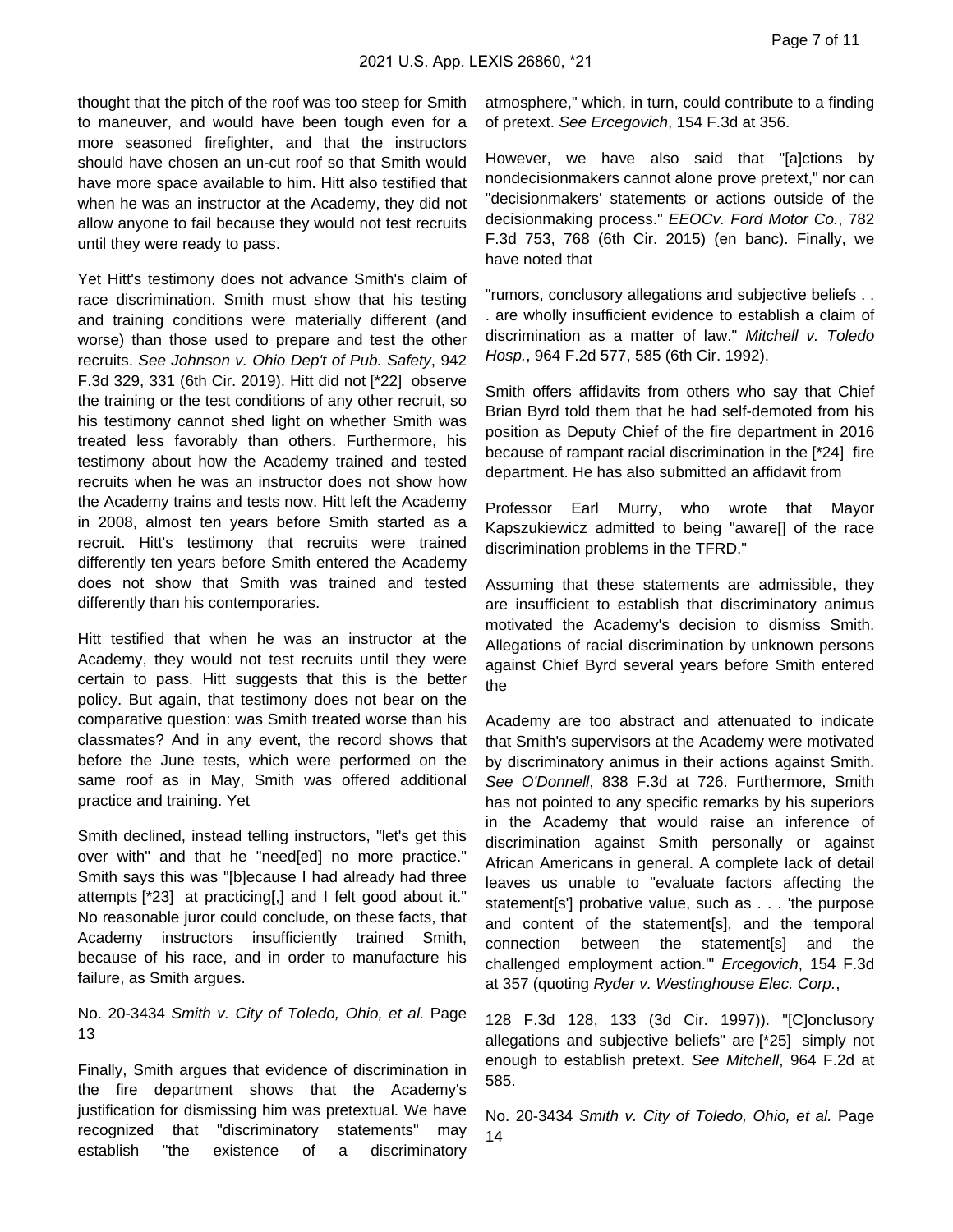One allegation in the declaration submitted by Murry deserves close scrutiny. Murry describes an August 2018 meeting between himself, Hitt, and newly appointed Chief Byrd at

Hitt's home. According to Murry, Hitt described his observations of the June 2018 testing to Byrd and explained "in detail how the training provided was inadequate and the testing was objectively unfair" and designed to assure Smith's failure. Murry then says that, at that meeting, "Chief Byrd agreed with Battalion Chief Hitt's observation that what was done to Major Smith especially in June 2018 was racially motivated and that the TRFD Academy's actions were hostile, discriminatory and in Chief Byrd'sopinion racially motivated." So on Murry's telling of the story, Byrd admitted that what happened to Smith was racially discriminatory. Byrd has filed an affidavit to the contrary, explaining that once he "reviewed the file materials relative to Smith's training and ultimate termination from the academy," he "found absolutely no indication of any unfair treatment visited upon him because of race or any reason." So [\*26] what do we make of Murry's declaration?

To begin, we may assume without deciding that these out-of-court statements, made by a named party, would be admissible as non-hearsay under Fed. R. Evid. 801(d)(2). But Smith did not argue before the district court that Murry's recollection of Byrd's statement constituted evidence of racial discrimination; and so the district court did not address it. Although Smith relies on that portion of Murry's declaration on appeal, it is our job "to review the case presented to the district court, rather than a better case fashioned after an unfavorable order." Armstrong v.City of Melvindale, 432 F.3d 695, 700 (6th Cir. 2006) (alterations adopted) (quoting Barner v. Pilkington N. Am., Inc., 399 F.3d 745, 749 (6th Cir. 2005)). Smith's failure to present this argument to the district court forfeits it for appeal. Id.

Beyond the forfeiture, close scrutiny of the declaration shows that Murry's statements are of little effect. As explained above, Hitt was present only at the June 2018 testing and training so he could not speak to the entire course of training and testing that Smith had received; and, critically, he could not compare that training and testing to that received by Smith's classmates. Byrd likewise had no firsthand knowledge of the training or testing, as Byrd neither witnessed nor was involved in [\*27] Smith's training, testing, or termination; he did not become Chief of the

TFRD until August 2018, two months after Smith's June tests. So even if Byrd agreed at the

No. 20-3434 Smith v. City of Toledo, Ohio, et al. Page 15

August meeting with Hitt's view that Smith's June testing was racially discriminatory, as Murry recollects, Byrd's agreement was premised on Hitt's telling of the events; and Hitt had no way to assess the critical question whether Smith was treated worse than his peers. As a result, Murry's declaration does not establish pretext.

Smith has not shown either that "similarly situated nonprotected employees were treated more favorably," Jackson, 814 F.3d at 776, by being given an easier vertical ventilation test or that his having failed the test was not the "true reason" for his dismissal. *Id.* The district court did not err in granting summary judgment to defendants on Smith's discrimination claims under

Title VII, § 1981, and Ohio law.

2.

Because Smith's discrimination claims fail, his civil rights conspiracy claims fail as well. "Section § 1985(3) prohibits a conspiracy 'for the purpose of depriving either directly or indirectly, any person or class of persons of the equal protection of the laws or of equal privileges and immunities [\*28] under the laws.'" Radvansky v. City of Olmsted Falls, 395 F.3d 291, 314 (6th Cir. 2005). To prove a  $\S$  1985(3) claim, a plaintiff must show, among other things, that

"a person is . . . deprived of any right or privilege of a citizen of the United States." UnitedBrotherhood of Carpenters & Joiners v. Scott, 463 U.S. 825, 829 (1983). Smith cannot prove this because, as we explained above, his discrimination claims fail. See Beztak Land Co. v. Cityof Detroit, 298 F.3d 559, 569 (6th Cir. 2002) (dismissing § 1985(3) conspiracy claim where there was no underlying substantive violation).

"Section 1986 establishes a cause of action against anyone, who has knowledge of a conspiracy under § 1985, and 'having power to prevent or aid in preventing the commission of the same, neglects or refuses so to do.'" Radvansky, 395 F.3d at 314. Because Smith's § 1985 claim fails, so does his § 1986 claim. See id.

C.

Smith's other claims fare no better. He first argues that the district court erred in dismissing his § 1983 claim.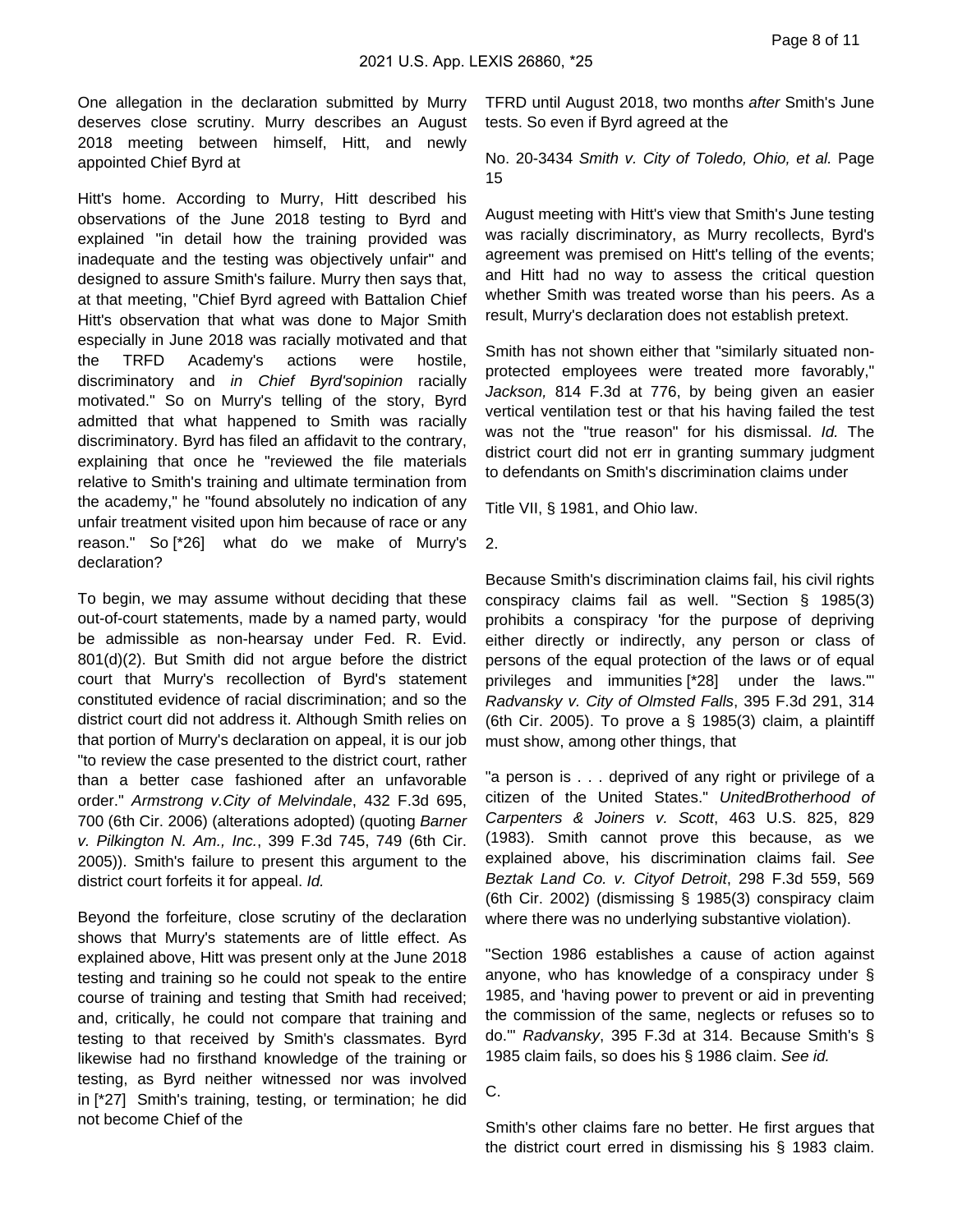Citing out-of-circuit precedent, he alleges that when defendants

No. 20-3434 Smith v. City of Toledo, Ohio, et al. Page 16

told the media that he was dismissed from the Academy for failing to meet state requirements, they deprived him of a "property/liberty interest in his good name[,] which has been 'sullied.'"

This court has consistently recognized that "reputation alone is not a constitutionally protected liberty or property interest." Cutshall v. Sundquist, 193 F.3d 466, 479 (6th Cir. 1999) (citing Paul v. Davis, 424 U.S. 693, 701 (1976)). A person's "good name, reputation, [\*29] honor, or integrity" is not constitutionally protected against defamation where "the employer has alleged merely improper or inadequate performance." See Crosby v. Univ. of Ky., 863 F.3d 545, 555 (6th Cir. 2017) (quotations and citations omitted). That is exactly what defendants did here when they said that Smith "could not successfully complete the ventilation portion of his physical test" and that he was dismissed from the Academy for being "unable to meet the state's standards." As the district court noted, any dispute over whether the standard was actually a state standard, as opposed to an Academy standard, does not sufficiently "affect[] Smith's reputation" to be actionable. See id. at 556 (stating that, to be actionable, "statements made in the course of . . . termination" must impose "[a] moral stigma such as immorality or dishonesty capable of seriously damag[ing] his standing and associations in his community or that [would] foreclose[] his freedom to take advantage of other employment opportunities" (first alteration added) (citation omitted)). Smith's § 1983 claim accordingly fails.

Smith's intentional infliction of emotional distress claim also fails. To prove that claim under Ohio law, Smith must show that "(1) defendants intended to cause [\*30] emotional distress, or knew or should have known that their actions would result in plaintiff's serious emotional distress, (2) defendants' conduct was extreme and outrageous, (3) defendants' actions proximately caused plaintiff's emotional injury, and (4) plaintiff suffered serious emotional anguish." Miller v. Curie, 50 F.3d 373, 377 (6th Cir. 1995). Smith alleges that defendants caused him emotional distress by "stripping [him] of his lifelong dream simply because of his race" and "publicly impugn[ing] him and destroy[ing] his good character." But, as we explained above, defendants did neither. The district court did not err in granting summary judgment

on this claim.

No. 20-3434 Smith v. City of Toledo, Ohio, et al. Page 17

III.

Finally, Smith argues that the district court erred in denying his request for additional discovery. We review a district court's denial of a motion for additional discovery for abuse of discretion and will reverse only if we are "left with a definite and firm conviction that the court below committed a clear error of judgment." Fisher v. Nissan N. Am., Inc., 951 F.3d 409, 422

(6th Cir. 2020) (citation and quotation marks omitted). Among other factors, we consider "how the discovery would affect the ruling below." Id.

Smith asked for additional discovery on state and [\*31] Academy testing requirements. He argues that defendants had changed their position about whether the Academy vertical ventilation test, which must be performed on a roof, is also a state requirement. He says that this

"precondition issue" is relevant to his discrimination claim because if it is not a state requirement, defendants discriminated against him by requiring it and not allowing him to simply take the state certification exam on a simulator. As explained above, whether the Academy rooftop exam is also a state requirement is irrelevant to Smith's discrimination claim. It is undisputed that all recruits, including Smith, were required to pass the Academy's exam on a real roof. Additional discovery on the state requirements would have no effect on his discrimination claims because it could not help show that he was treated differently from any other recruit. The district court did not err in denying Smith's request for additional discovery.

\* \* \*

We AFFIRM.

\_\_\_\_\_\_\_\_\_\_\_

\_\_\_\_\_\_\_\_\_\_\_

No. 20-3434 Smith v. City of Toledo, Ohio, et al. Page 18

**CONCURRING IN PART AND DISSENTING IN PART**

\_\_\_\_\_\_\_\_\_\_\_\_\_\_\_\_\_\_\_\_\_\_\_\_\_\_\_\_\_\_\_\_\_\_\_\_\_\_\_\_\_\_\_\_

\_\_\_\_\_\_\_\_\_\_\_\_\_\_\_\_\_\_\_\_\_\_\_\_\_\_\_\_\_\_\_\_\_\_\_\_\_\_\_\_\_\_\_\_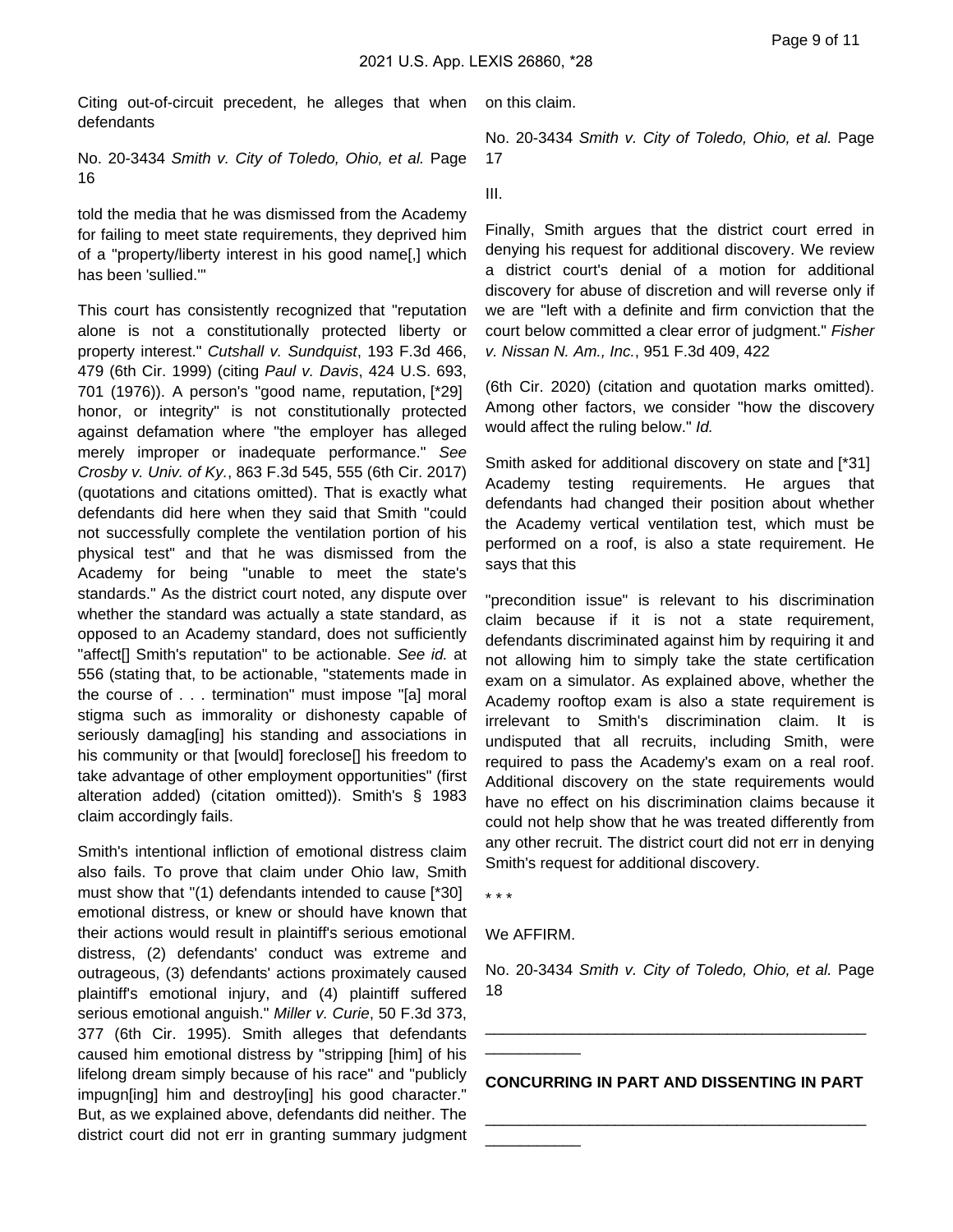HELENE N. WHITE, Circuit [\*32] Judge, concurring in part and dissenting in part. I agree that the district court properly granted summary judgment to the City of Toledo on Smith's

§ 1983 and intentional-infliction-of-emotional-distress claims and properly denied Smith's motion for additional discovery. However, because there is a genuine dispute of material fact about whether the City dismissed Smith from the academy because of his race, I would reverse the grant of summary judgment on Smith's discrimination and conspiracy claims.

Smith was given three more chances to pass the vertical-ventilation test in June after the City failed him on the March and May tests. The district court stressed that the May and June tests were opportunities no other recruit had ever received, and seemed to suggest that any discrimination on those tests was irrelevant, although it also found insufficient evidence of discrimination. Smith persuasively argues, and the majority appears to accept, that Smith can meet his burden if he shows that the June tests were materially harder than the March tests or the training was materially worse than received by other recruits. As Smith argues, Defendants cannot offer him another round of tests-and thus [\*33] condition his continued employment on passing those tests-and then fail him for discriminatory reasons. Further, it is undisputed that

Smith's tests in May were timed in a manner that made it more difficult for Smith to pass the tests-i.e., he was given a test that was more difficult to pass even putting aside the dispute about the slope of the roof.

Although the majority recounts evidence supporting the City's contention that the June training and tests were fair, and similar to what other recruits received, Smith presented sufficient evidence to the contrary to go to a jury. Professor Earl Murry's affidavit details that there were concerns about the fairness of prior tests administered to Smith, and that to address any potential issues, Battalion Chief David Hitt would be there to observe the June training and tests. Hitt observed the training and tests and concluded that they set Smith up to fail. The majority summarizes this evidence but says it is immaterial because Hitt did not observe the training or tests of other recruits in Smith's class. At the summary-judgment stage, however, this

No. 20-3434 Smith v. City of Toledo, Ohio, et al. Page 19

evidence should not be summarily cast [\*34] aside.

Hitt's many years of experience in training recruits-as an instructor, as director of the training program, as a recent mentor to trainees, and as a supervisor designated to oversee the fairness of Smith's training and testing process-and many years of experience at the department make him well-suited to determine whether the training was adequate and the testing was fair. Hitt's testimony and report indicate that the training Smith received was plainly inadequate because it did not attempt to address Smith's problem areas or provide necessary instruction, such as instructor demonstration or allowing Smith to practice the vertical-ventilation skill and receive feedback. He also explained his opinion that the testing conditions were unfair, not only because the slope of the roof was too steep and there was limited space on the roof to conduct the test, but also that the instructors did not respond appropriately when Smith's chainsaw failed, i.e., they did not stop the time on

Smith's test or identify or correct the cause of the equipment failure, "allowing the time to run out on [Smith]." R. 42-2, PID 933.

Smith made similar complaints. He acknowledged that he received training [\*35] but echoed

Hitt's comments that he did not receive many opportunities to actually practice the skill. R. 43-10, PID 1797 ("I did not ever have one time between May even up to June to, besides the simulation one, they were doing the remediation, I only had one practice during that time."). He confirmed that the roof was steeper than the March test. Id. at PID 1786 ("I couldn't even stand up and cut on this roof because it had a steeper pitch.").**1** And he complained that the equipment was faulty but that the instructors did not stop the time. Given Hitt's testimony that in his opinion and experience the training and testing conditions were inadequate, and Smith's testimony-based on personal knowledge from being on the roof in March-confirming these points, Smith presented a genuine dispute of material fact about whether his training and testing conditions were similar to those of his white colleagues, and whether the decision to terminate him for failing the tests was pretext for unlawful discrimination. See Maj. Op. at 8

("An employer cannot claim to dismiss employees according to a neutral criterion, like passing a test, if it actually gives different and harder tests to some employees [\*36] because of their race."

**1**Although not specific as to the degree of the disparity between the March and May/June roofs, Smith's